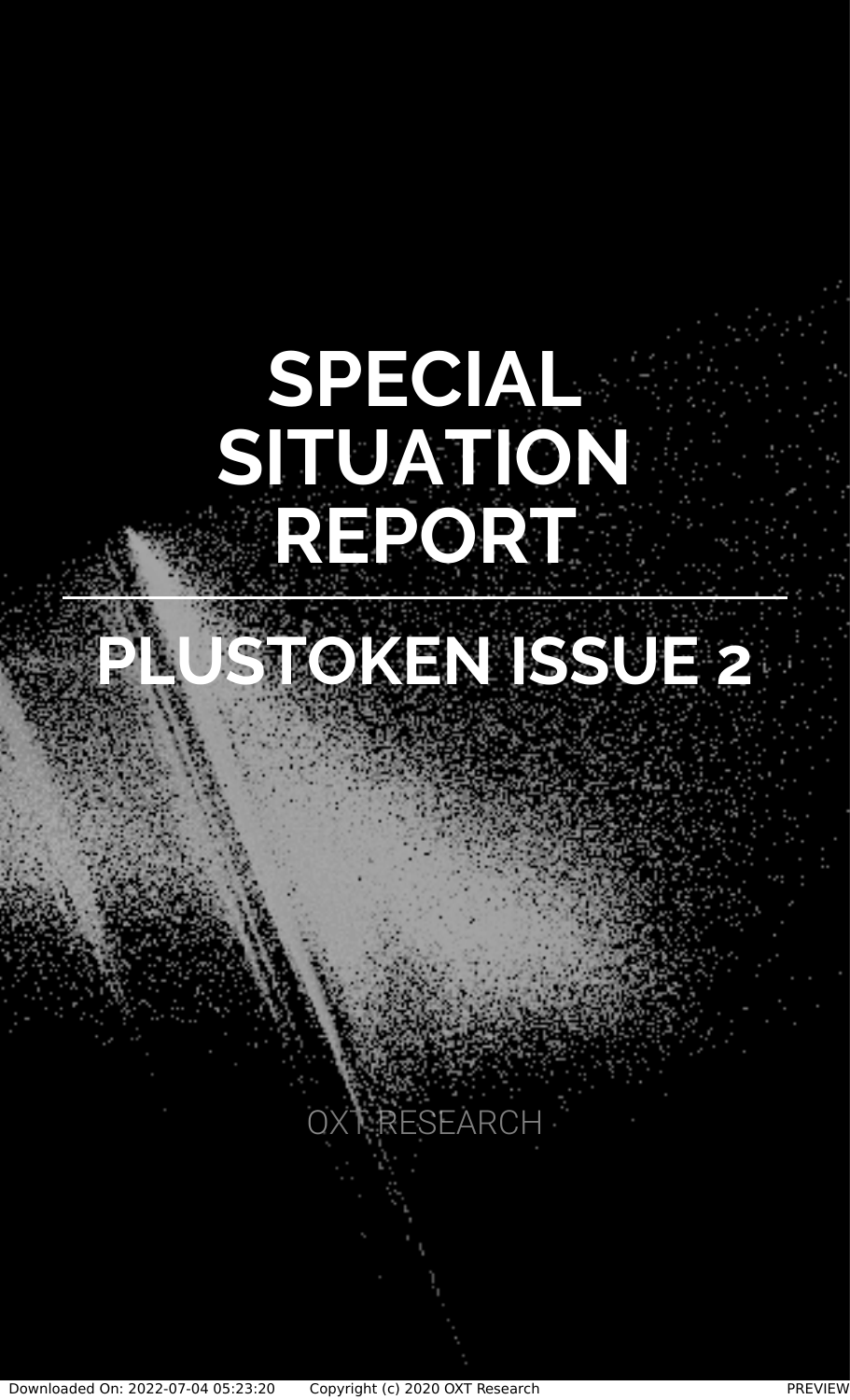### **Introduction**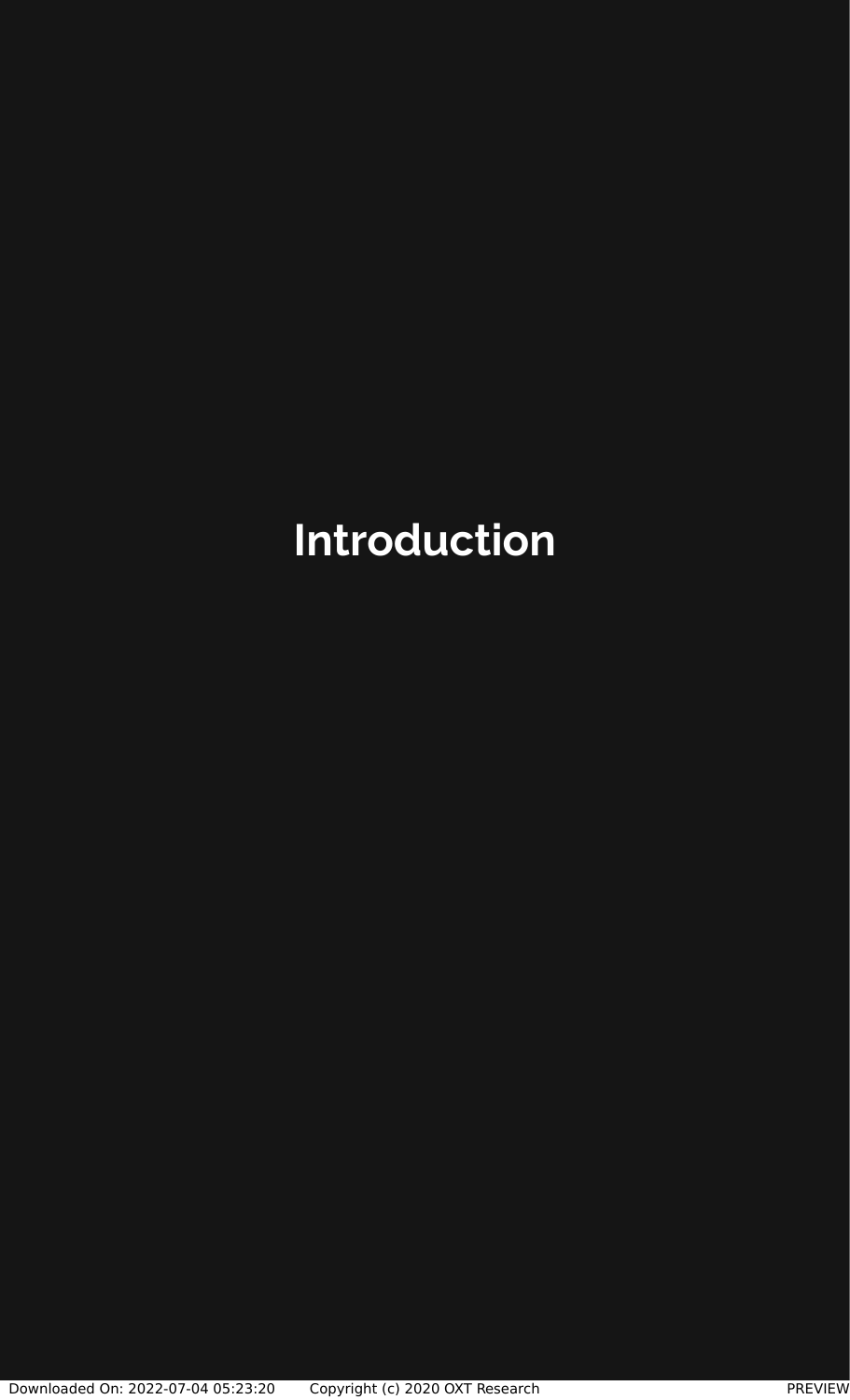#### **Executive Summary**

In the first issue of Special Situation Report, we peeled back the layers to reveal the facts around the first multi-billion dollar cryptocurrency ponzi scheme, PlusToken.

Previously, we introduced estimates for the size of the PlusToken scam and assessments of market impacts based on the accumulation and distribution of PlusToken's massive hoard.

Though we had collected some detailed distribution data, the report was relatively vague, particularly regarding the active distribution of PlusToken's hoard. For this report we have prepared detailed and refined data including:

- Updates on unmixed, mixed, and distribution volumes
- BTC and USD distribution estimates for PlusToken's post-shut down period
- Updated distribution destinations
- PlusToken gains a new mixing participant
- New mixer inflows
- A discussion of the remaining coins and market impacts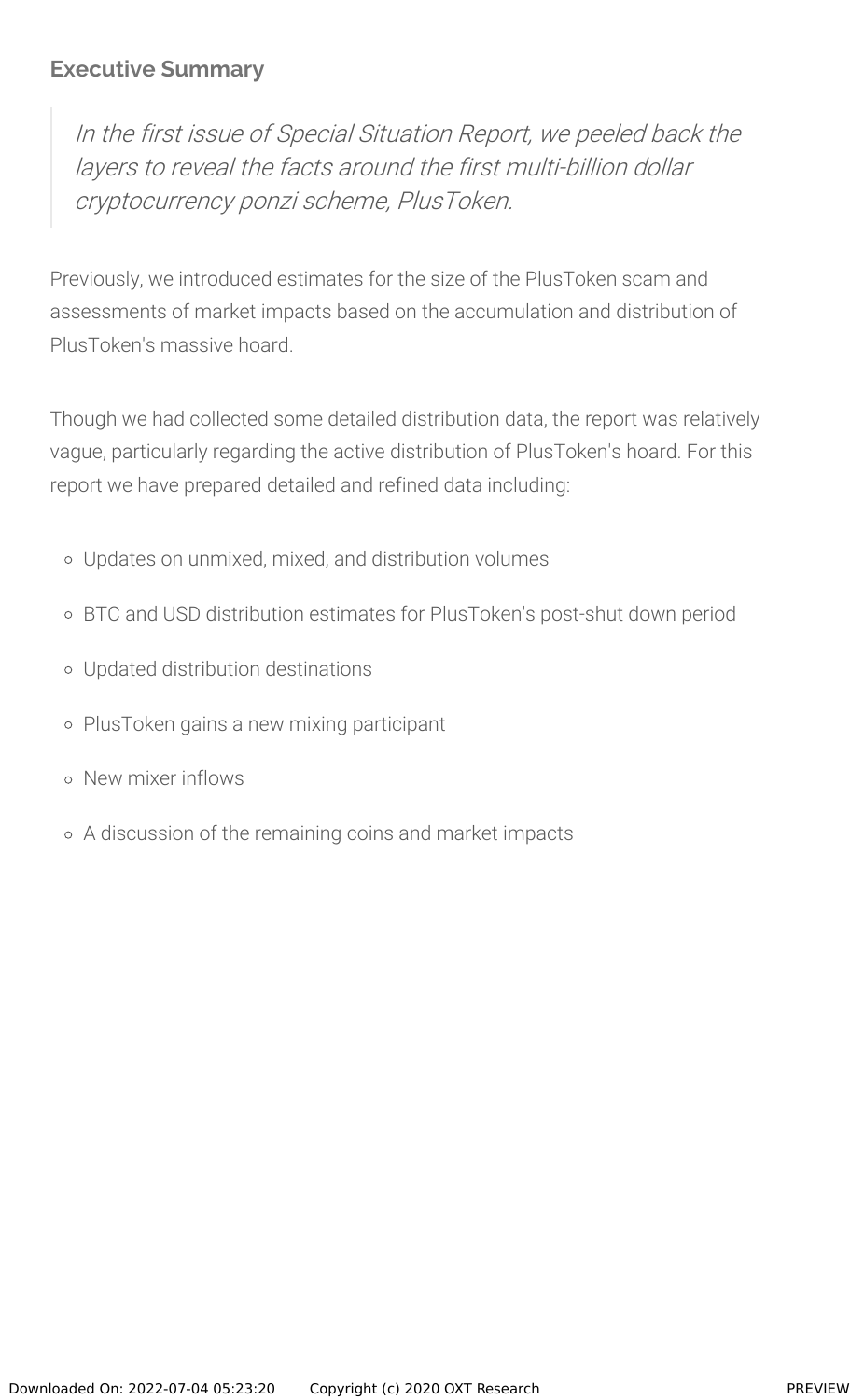### **Accounting Review**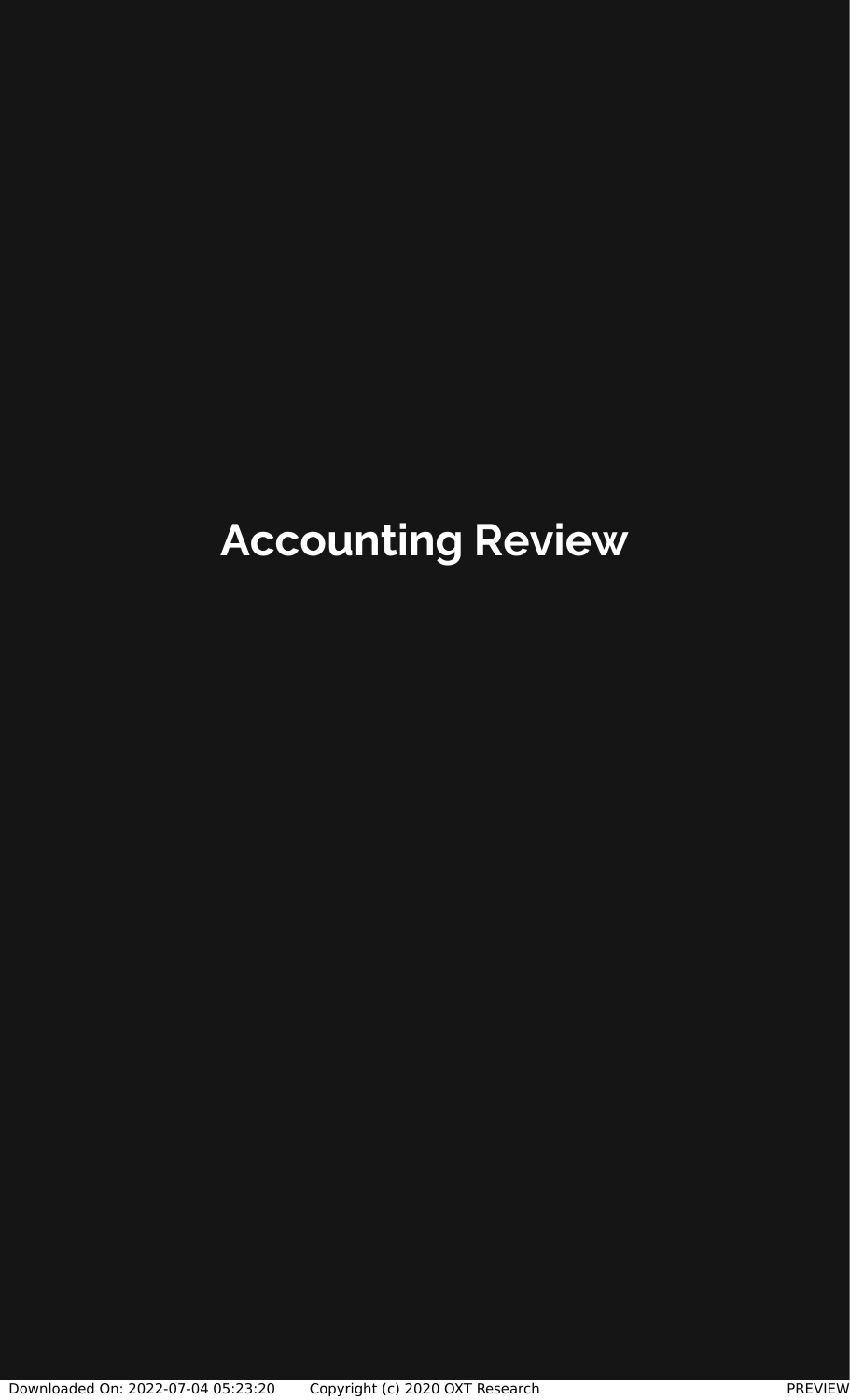#### **Accounting Terminology**

We have used the following terms to account for coins as they transition through the PlusToken distribution process.

#### **Unmixed Coins**

Coins associated with our original PlusToken cluster that have not entered mixing. These include coins that were simply transferred from our overall cluster after shutdown, as well as coins directly associated with mixer deposits.

#### **Mixing Coins**

These refer to coins that are deposited into the "mixing" process. Roughly 20,000 BTC were deposited into the Wasabi wallet mixer. Over 150k BTC were mixed through a simple algorithmic process we have termed "self-shuffling".

#### **Distributed Coins**

Mixer outputs are consolidated into single output transactions with outputs typically greater than 100 BTC. After consolidation, coins are distributed in a "peeling" chain, with large chunks peeled from a main distribution branch and sent to exchanges.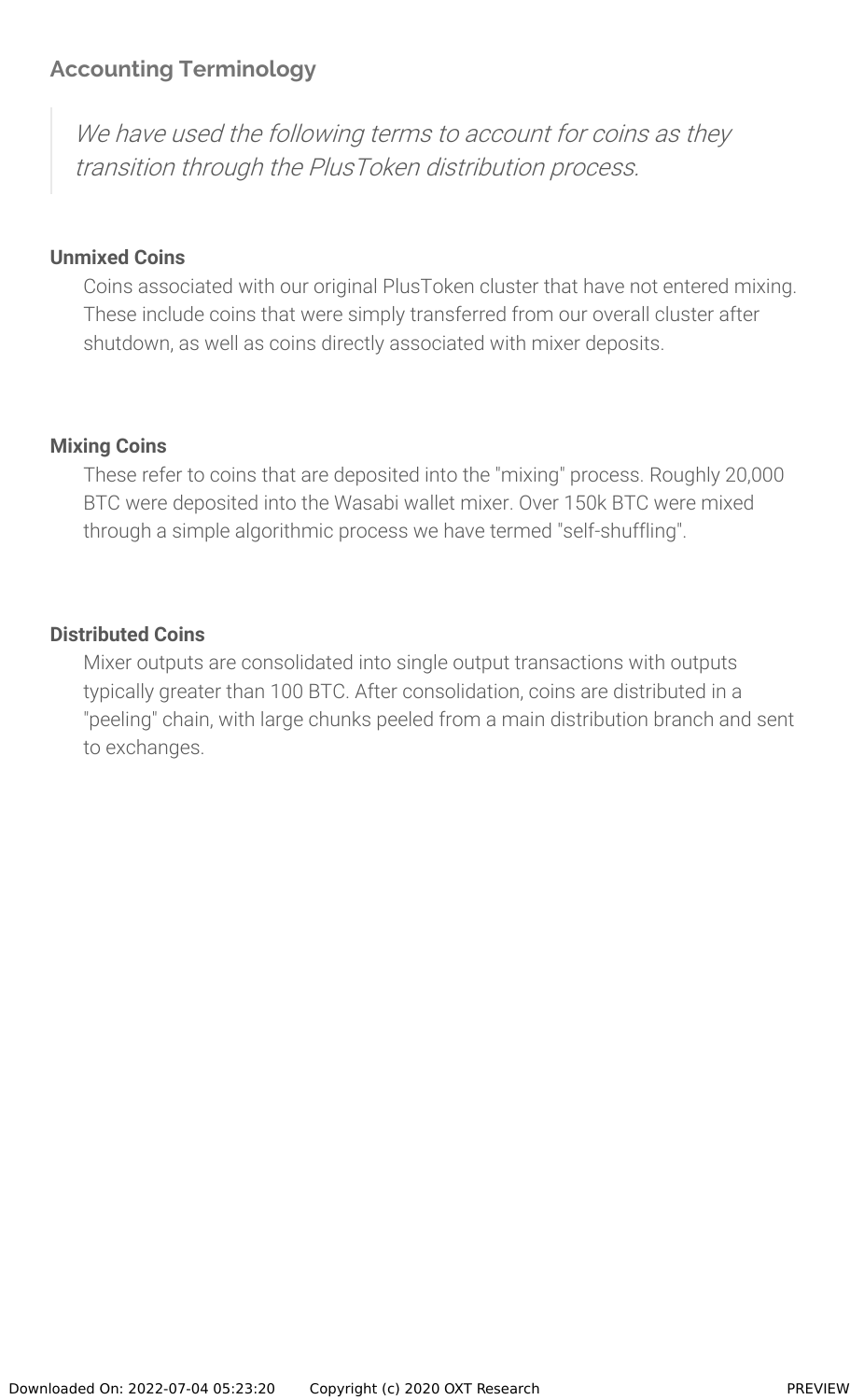#### **Revised Overall Coin Accounting**

We found several additional sources of previously unaccounted for coins. Including these coins increases our post-shutdown PlusToken hoard estimate to 200,966 BTC.

While gathering our refined distribution data, we noted additional mixer deposits sourced from our overall PlusToken cluster. These new sources have been included in Table 1 below. Our estimates from Issue 1 are provided for comparison.

|                                     | <b>Issue 1 Report</b> | <b>Issue 2 Report</b> | <b>Change (BTC)</b> |
|-------------------------------------|-----------------------|-----------------------|---------------------|
| <b>New Mix Deposits</b>             | $\mathbf 0$           | 25,537                | 25,537              |
| <b>Unmixed BTC</b>                  | 48,856                | 23,319                | (25, 537)           |
| <b>Mixed BTC</b>                    | 138,790               | 177,647               | 38,857              |
| <b>Total BTC</b>                    | 187,646               | 200,966               | 13,320              |
| <b>Distributed and Distributing</b> | 111,011               | 143,775               | 32,764              |

#### Table 1 — Overall PlusToken Hoard Totals

We should note that this new total includes mixer deposits from a new mixing participant, which is discussed later in this report.

The distributed/distributing volume change is largely due to coins that were previously distributed in August and September that we had not formally accounted for. Roughly 14,000 BTC in new distributions have taken place since our last report.

Approximately 23,319 BTC remain "unmixed". Further discussion of these coins is provided at the end of this report.

The relevant address changes and revised detailed accounting breakdown is included in our attached data spreadsheet (see PlusToken Pre-mix and Mixer Inflow Accounting Table).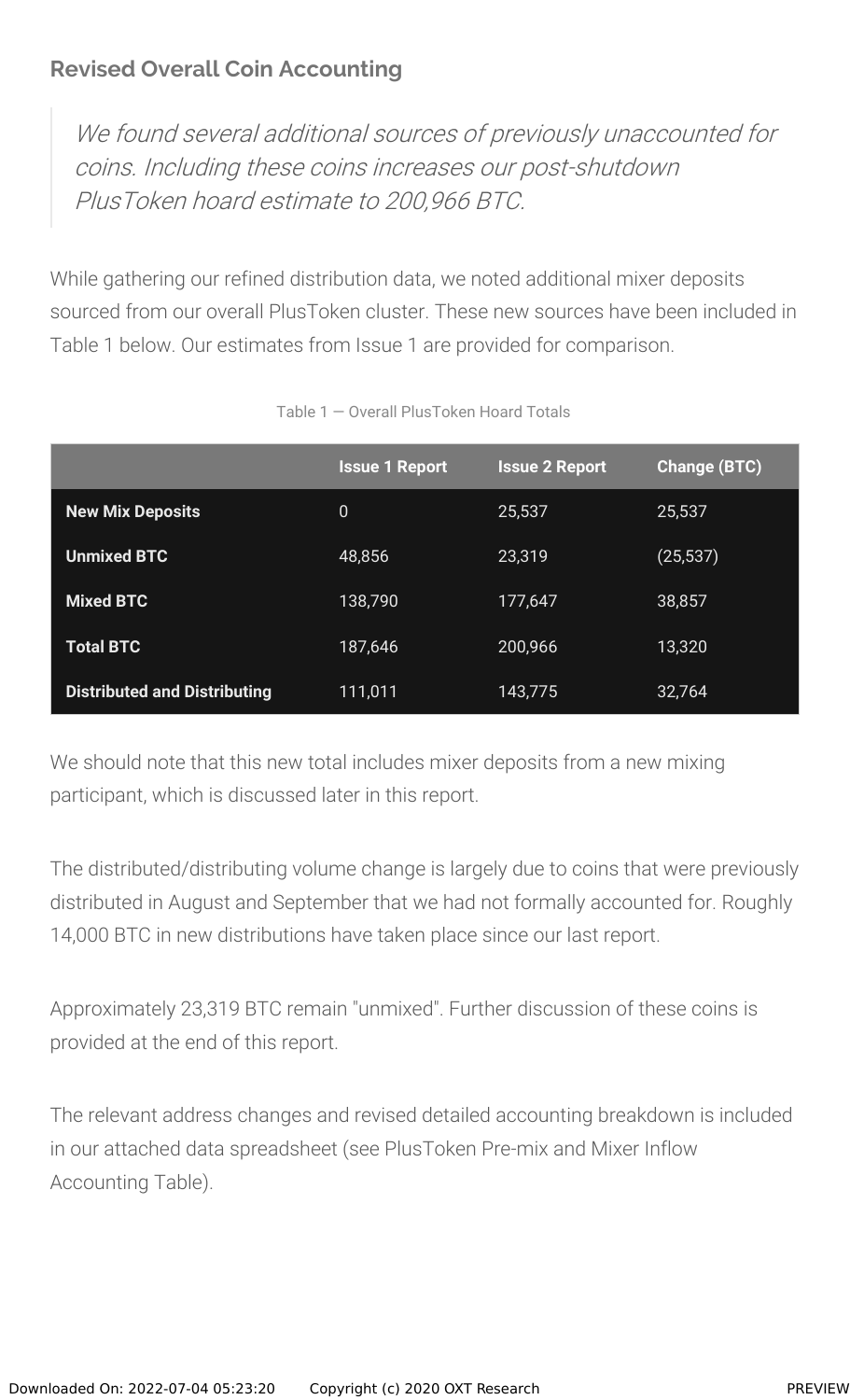### **Distribution Review**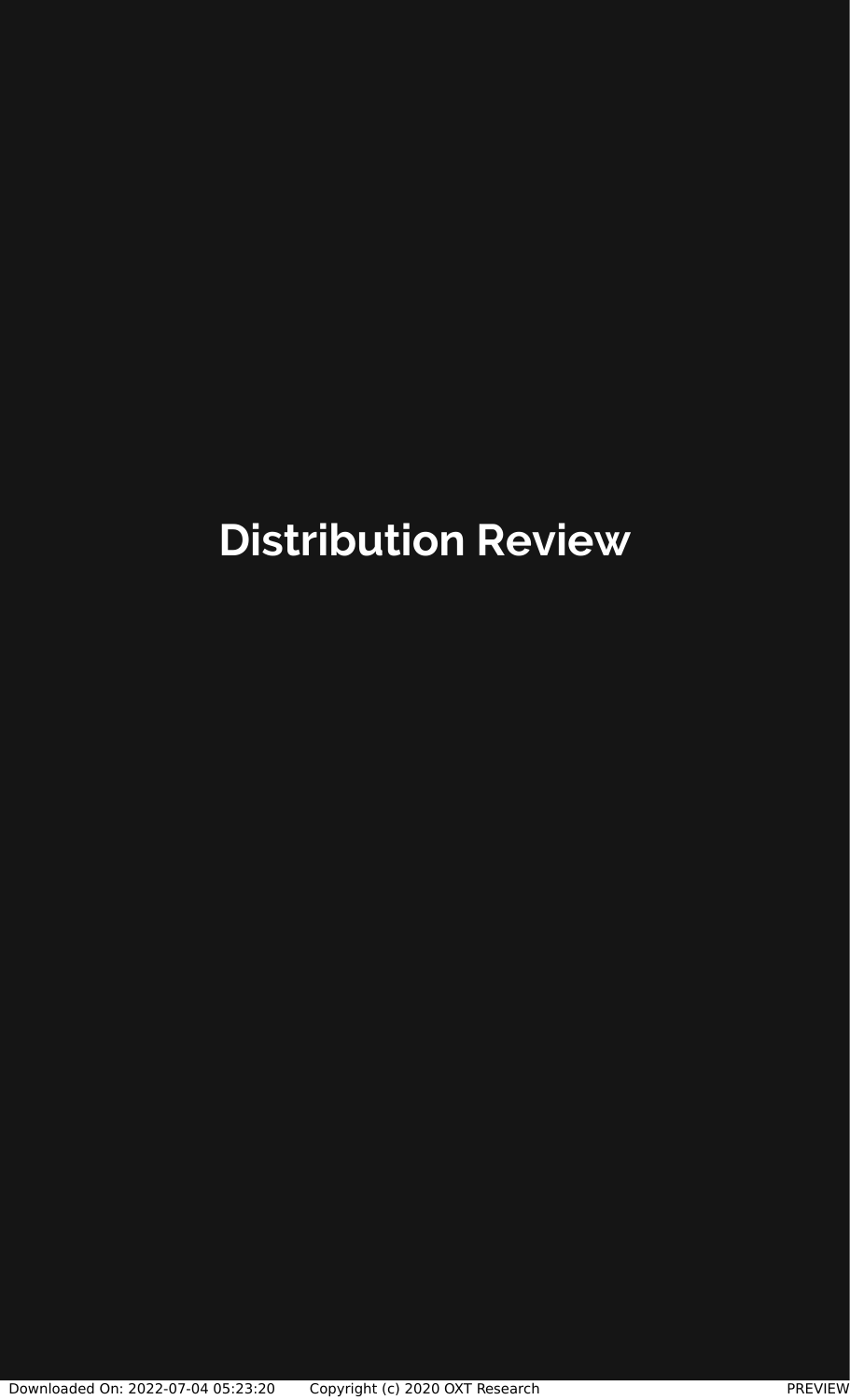#### **Distribution Accounting**

The PlusToken coins have generally flowed from our overall premix addresses and clusters (we refer to these coins as "unmixed") into mixing. Mixer outputs are then consolidated and distributed.

Our accounting uses mixer inflows and outflows as a benchmark for tracking coin totals.

We are not watching the exchange orderbooks and use the term distribution to refer to the process of depositing coins into exchange wallets.

- Mixer inflows are used to account for the overall size of the PlusToken hoard postshut down.
- Mixer outflows are monitored for distribution and transfer to other wallets and exchanges.
- The difference between mixer inflows and outflows are used to estimate coins remaining in the mixing process that have yet to be distributed.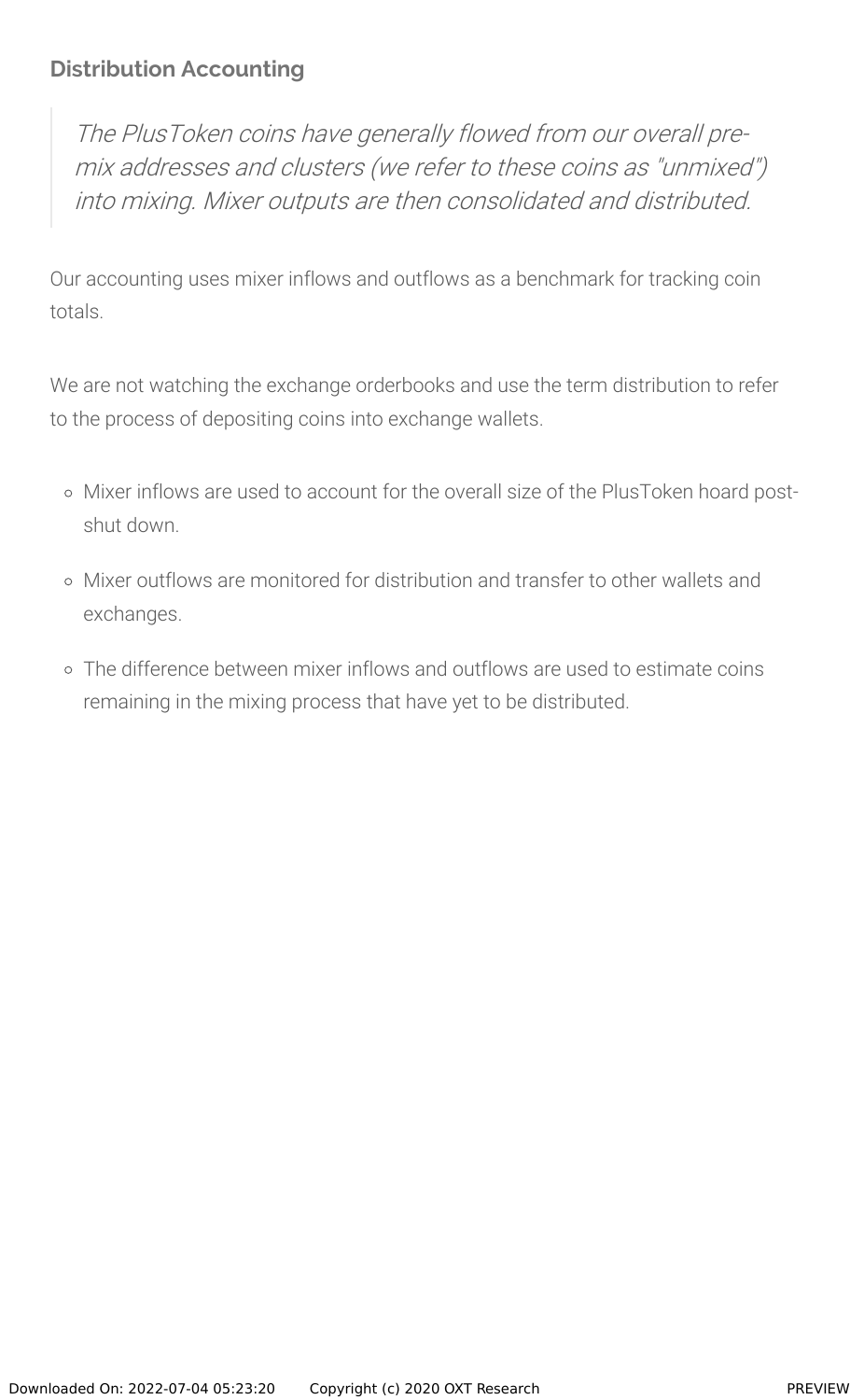We characterize distribution as the process of consolidating mixer outputs followed by "peeling" distributions to exchanges in separate branches.



Fig.1 - OXT Research — Distribution Example Methodology

A typical post-mix consolidation and distribution process is provided in Fig. 1 above.

A complete list of over 850 post-mix consolidation transactions and their daily distribution estimates are included in our attached spreadsheet for review and custom analysis. We welcome peer review and can be contacted [here](mailto:ergo@oxtresearch.com) with any comments or questions.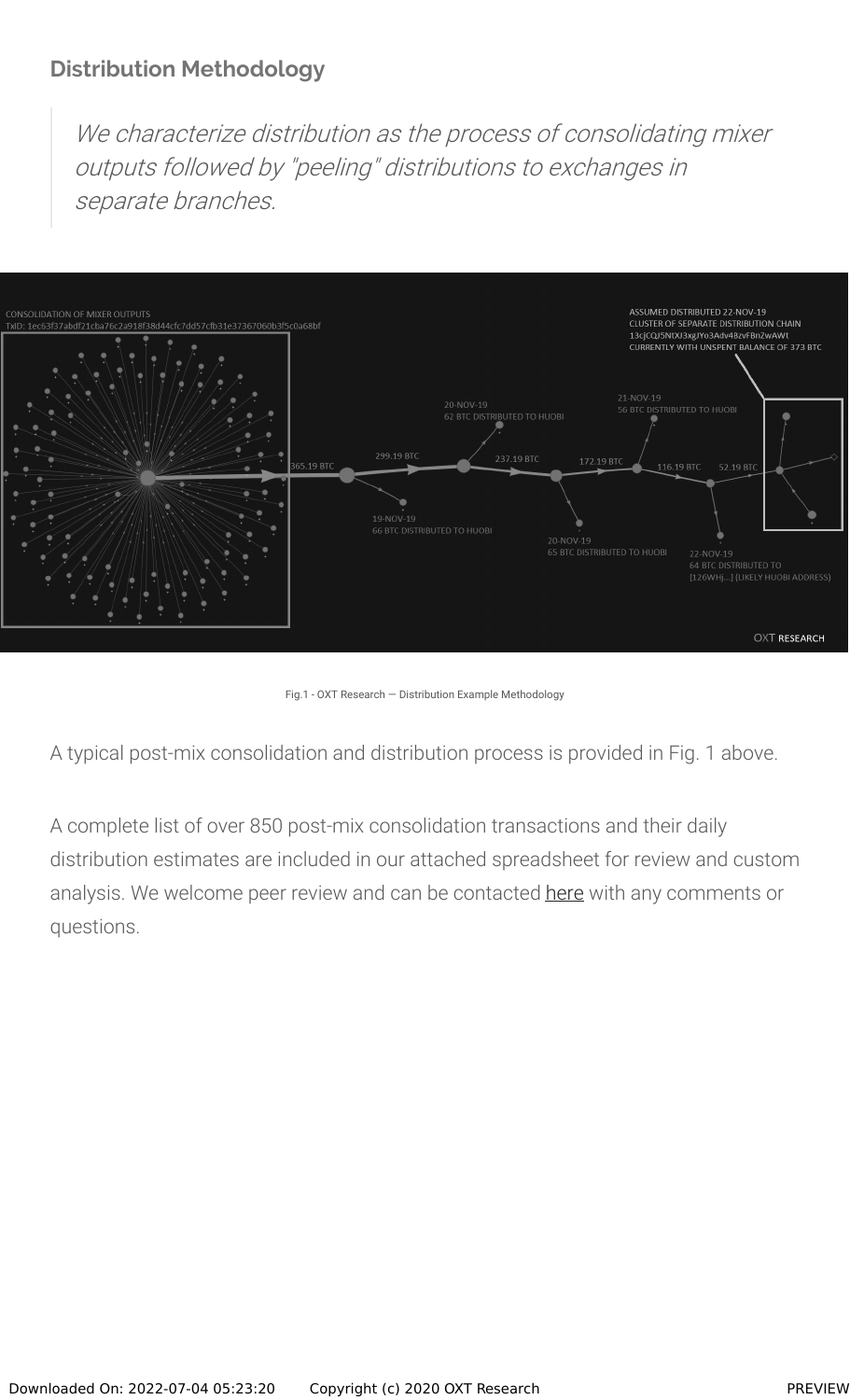#### **Revised Distribution Accounting**

In this report, our research efforts have been centered around refining daily distribution estimates for the post-shut down PlusToken distribution period (August 2019 to present).

In Issue 1 we had "accounted for" roughly 111,000 BTC including various assumptions. We use the term "accounted for" as a combination of totaled distributions and other assumptions to estimate the coins remaining in the mixing process ("unaccounted for"). We estimated between 4k and 24k BTC remained in mixing.

In the process of evaluating our refined daily distribution data, we accounted for roughly 18,000 additional BTC that were distributed between August and November.

It's unlikely that we have accounted for every single coin that has been distributed, as a result we believe our conclusions represent "upper bound" estimates of the remaining coins.

**The purpose of the Table 2 (see last row) is to account for the difference between our mixer inflows and outflows and develop an upper bound estimate of coins that have entered mixing but not yet been distributed.**

**Approximately 80% of coins entering mixing have been distributed while up to 33,872 BTC remain in the mixer and 3,853 BTC are in the distribution process, resulting in a total of 37,725 BTC that have entered mixing, but not yet been distributed.**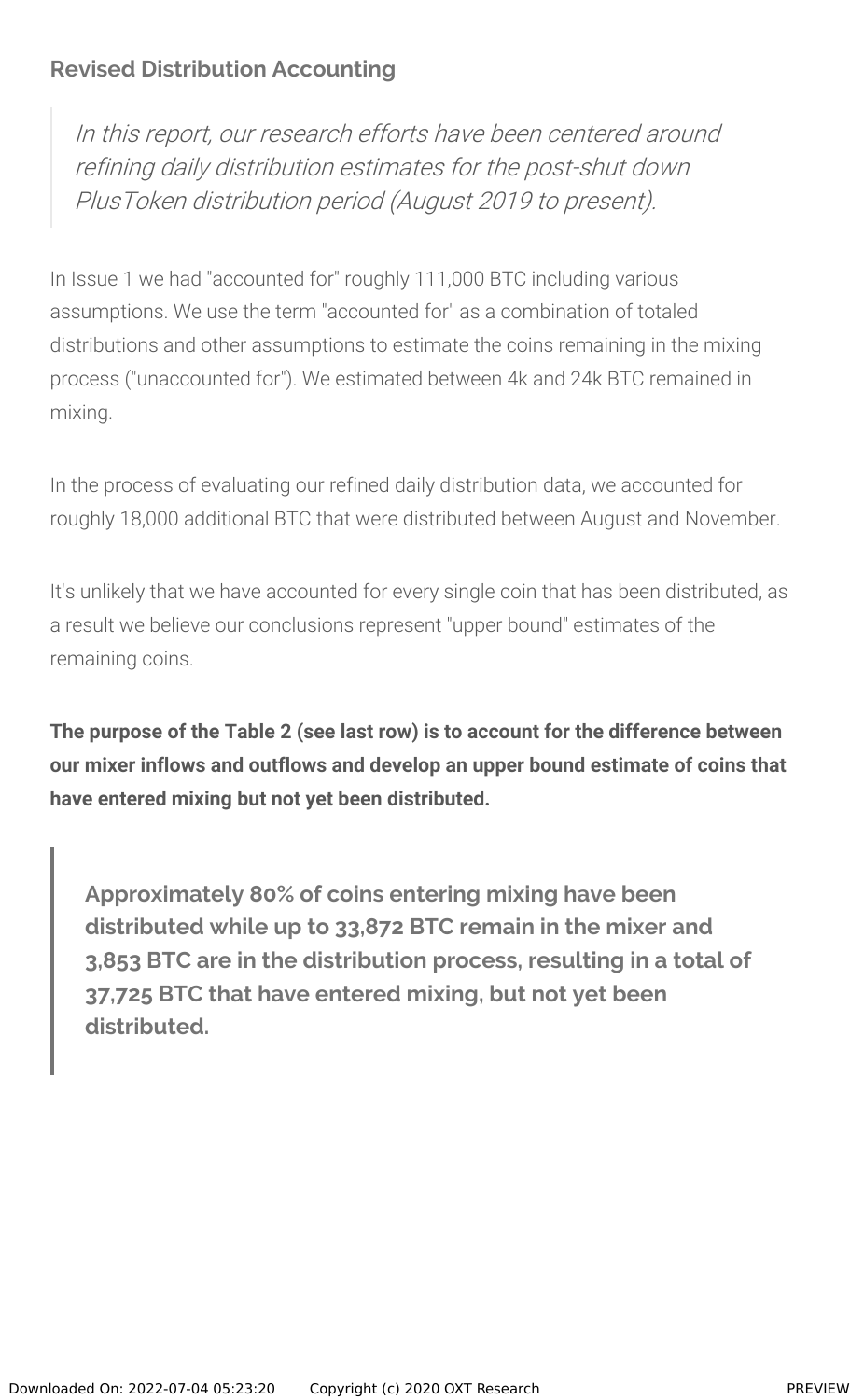|                                                    | <b>Issue 1</b><br><b>Report</b> | <b>Issue 2</b><br><b>Report</b> | <b>Change</b><br>(BTC) |
|----------------------------------------------------|---------------------------------|---------------------------------|------------------------|
| <b>Mixed</b>                                       | 138,790                         | 177,647                         | 38,857                 |
| <b>DISTRIBUTED (Accounted For)</b>                 | 100,482                         | 139,922                         | 39,440                 |
| <b>DISTRIBUTED (Assumed)</b>                       | 5,133                           | $\overline{0}$                  | (5, 133)               |
| <b>DISTRIBUTING (Current Batch</b><br>Distributed) | 2,409                           | $\overline{0}$                  | ٠                      |
| <b>DISTRIBUTING (Current Batch Remaing)</b>        | 2,987                           | 3,853                           | ٠                      |
| <b>NEXT DISTRIBUTION BATCH (Remaing)</b>           | $\overline{0}$                  | $\overline{0}$                  | $\overline{0}$         |
| <b>ASSUMED MIXING (Lower Bound)</b>                | 4,000                           | $\overline{0}$                  | (4,000)                |
| <b>ACCOUNTED FOR</b>                               | 111,011                         | 143,775                         | 32,764                 |
| <b>MIXING UPPER BOUND</b>                          | 27,779                          | 33,872                          | 6,093                  |
| <b>MIXED BUT NOT DISTRIBUTED</b>                   | 30,766                          | 37,725                          | 6,959                  |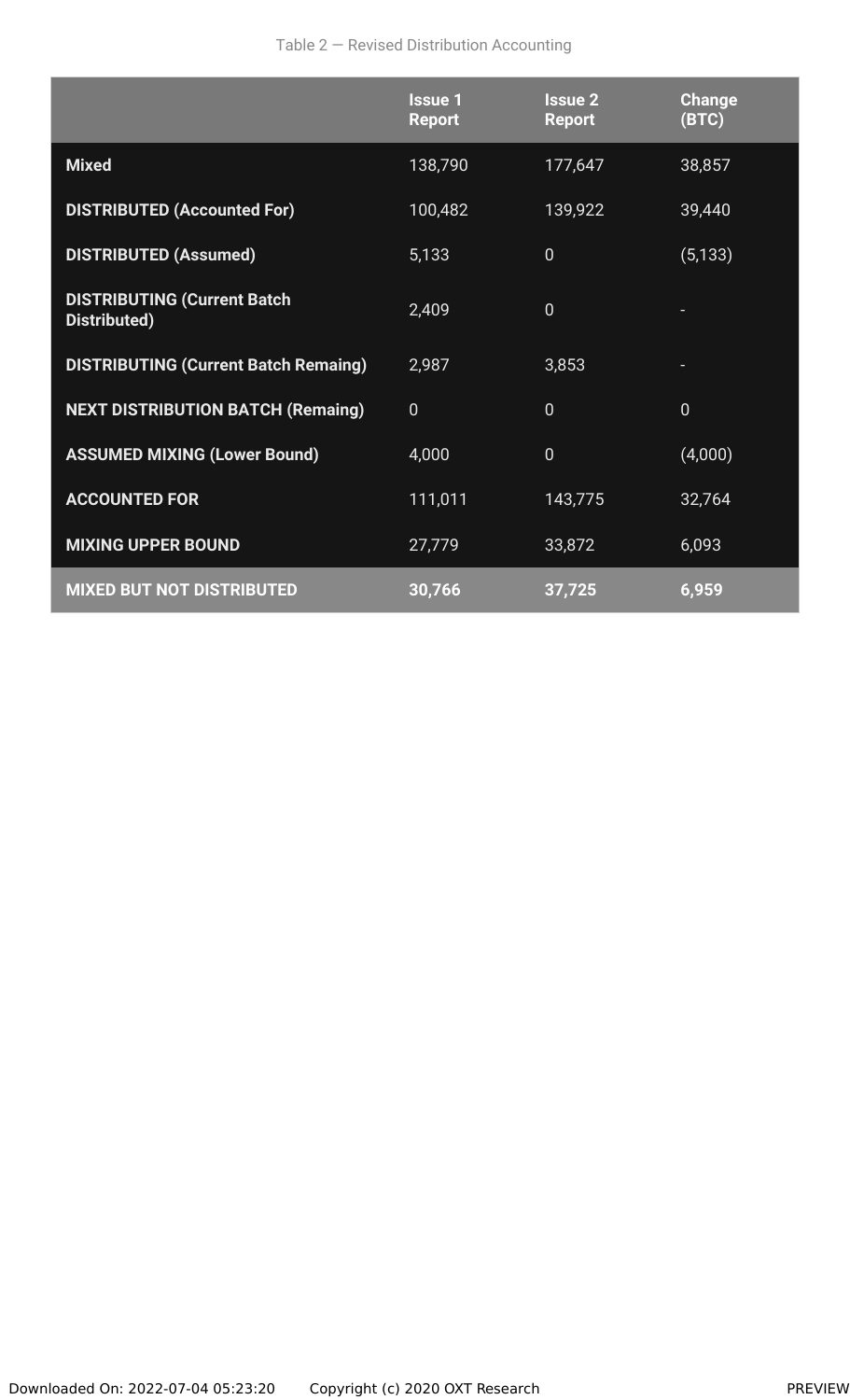### **End of Preview**